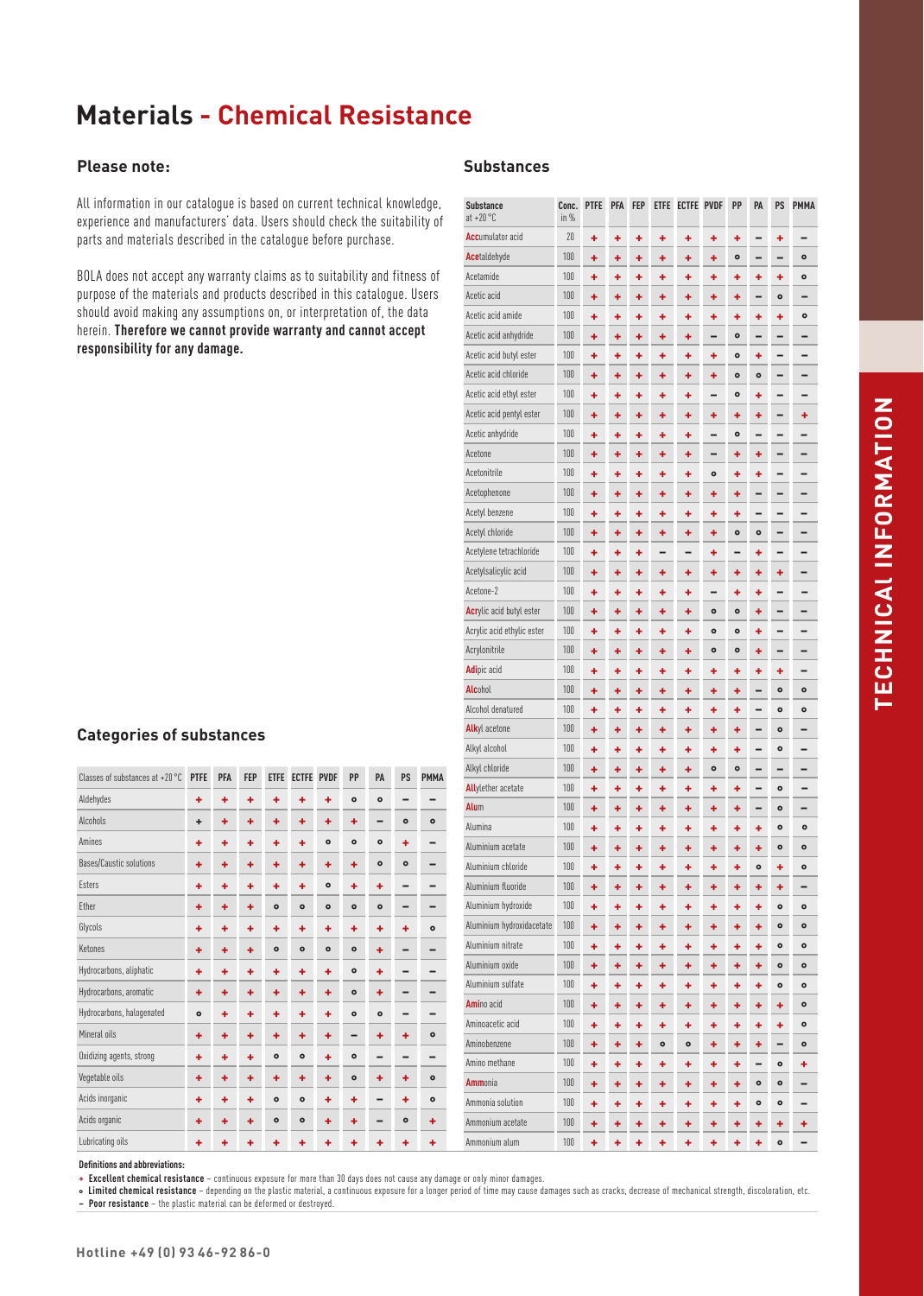#### **Substances**

| <b>Substance</b><br>at $+20$ °C | in %    | Conc. PTFE | <b>PFA</b> | <b>FEP</b> |           | ETFE ECTFE PVDF |           | PP        | PA        | PS                       | <b>PMMA</b>                  | <b>Substance</b><br>$at + 20 °C$ | Conc.<br>in $%$ | <b>PTFE</b> | <b>PFA</b> | FEP |   | ETFE ECTFE PVDF |   | PP        | PA        | PS        | <b>PMMA</b>       |
|---------------------------------|---------|------------|------------|------------|-----------|-----------------|-----------|-----------|-----------|--------------------------|------------------------------|----------------------------------|-----------------|-------------|------------|-----|---|-----------------|---|-----------|-----------|-----------|-------------------|
| Ammon.aluminiumsulfate          | 100     | ÷          | ٠          | ٠          | ٠         | ٠               | ۰         | ۰         | ۰         | $\bullet$                |                              | Benzyl chloride                  | 100             | ٠           | ٠          | ۰   | ٠ | ۰               | ۰ |           |           |           |                   |
| Ammonium carbonate              | 100     | ٠          | ٠          | ٠          | ٠         | ٠               | ٠         | ۰         | ٠         | ٠                        | -                            | Benzoic aldehyde                 | 100             | ۰           |            | ۰   | ٠ | ٠               | ٠ |           |           |           | $\bullet$         |
| Ammonium chloride               | 100     | ٠          | ٠          | ٠          | ٠         | ٠               | ٠         | ۰         | $\bullet$ | ٠                        | -                            | Benzoyl chloride                 | 100             | ۰           | ٠          | ۰   | ٠ | ٠               | ۰ |           |           |           |                   |
| Ammonium fluoride               | 100     | ٠          | ۰          | ۰          | ٠         | ٠               | ٠         | ۰         | $\bullet$ | ٠                        | -                            | Benzylsulfonic acid              | 100             | ۰           | ۰          | ۰   | ٠ | ٠               | ٠ | $\bullet$ |           |           |                   |
| Ammonium hydroxide              | 25      | ٠          | ٠          | ٠          | ٠         | ٠               | ۰         | ۰         | $\bullet$ | $\bullet$                | -                            | Benzyl acetate                   | 100             | ٠           | ٠          | ۰   | ٠ | ۰               | ۰ | ٠         | ۰         |           | $\bullet$         |
| Ammonium nitrate                | 100     | ÷          | ٠          | ٠          | ٠         | ٠               | ٠         | ٠         | $\bullet$ | $\bullet$                | $\bullet$                    | <b>Bisulfite SO</b>              | 100             | ٠           | ٠          | ٠   | ٠ | ٠               | ٠ | ٠         | $\bullet$ | $\bullet$ | $\bullet$         |
| Ammonium oxalate                | 100     | ٠          | ٠          | ٠          | ۰         | ٠               | ۰         | ۰         | $\bullet$ | ٠                        | $\bullet$                    | <b>Bitumen</b>                   | 100             | ٠           | ۰          | ۰   | ۰ | ۰               | ٠ | $\bullet$ | ٠         | ٠         | $\bullet$         |
| Ammon. peroxodisulfate          | 100     | ÷          | ÷          | ÷          | ٠         | ٠               | ٠         | ٠         |           | ٠                        | -                            | <b>Bon</b> e glue                | 100             | ٠           | ٠          | ۰   | ٠ | ٠               | ٠ | ٠         | ۰         | $\bullet$ | $\bullet$         |
| Ammonium persulfate             | 100     | ٠          | ٠          | ٠          | ٠         | ٠               | ٠         | ۰         |           | ٠                        | -                            | <b>Borax</b>                     | 100             | ۰           | +          | ۰   | + | ٠               | ٠ | +         | ۰         | ٠         | $\bullet$         |
| Ammonium phosphate              | 100     | ٠          | ٠          | ٠          | ٠         | ٠               | ٠         | ٠         |           | ۰                        | $\bullet$                    | Boric acid                       | 100             | ٠           | ۰          | ٠   | ٠ | ٠               | ٠ | ۰         | $\bullet$ | ÷         | $\bullet$         |
| Ammonium sulfate                | 100     | ÷          | ÷          | ٠          | ٠         | ٠               | ٠         | ٠         | ٠         | $\bullet$                | $\bullet$                    | Bornanone-2                      | 100             | ٠           | ٠          | ۰   | ٠ | ٠               | ٠ | ٠         | ٠         | ٠         | $\bullet$         |
| Ammonium sulfide                | 100     | ÷          | ٠          | ٠          | ٠         | ٠               | ٠         | ٠         | ٠         | $\bullet$                | -                            | <b>Brake fluid</b>               | 100             | ٠           | ٠          | ۰   | ٠ | ٠               | ٠ | ٠         | ٠         | ٠         | $\bullet$         |
| Ammon nitrate                   | 100     | ٠          | ٠          | ٠          | ٠         | ٠               | ۰         | ۰         | $\bullet$ | $\bullet$                | $\bullet$                    | <b>Brine</b>                     | 25              | ٠           | ۰          | ۰   | ٠ | ۰               | ٠ | ۰         |           |           | ٠                 |
| Ammon salpeter                  | 100     | ÷          | ٠          | ÷          | ٠         | ٠               | ٠         | ٠         | $\bullet$ | $\bullet$                | $\bullet$                    | <b>Bromine</b>                   | 100             | ٠           | ٠          | ۰   | ٠ | ٠               | ٠ |           |           |           |                   |
| Ammon sulfate                   | 100     | ٠          | ٠          | ٠          | ٠         | ٠               | ٠         | ٠         | ٠         | $\bullet$                | $\bullet$                    | Bromomethane                     | 100             | ۰           | ۰          | ۰   | ٠ | ۰               | ۰ | $\circ$   | $\bullet$ |           |                   |
| <b>Amyl</b> acetate             | 100     | ÷          | ٠          | ٠          | ٠         | ٠               | ٠         | ٠         | ۰         |                          | ٠                            | <b>Butadiene-1,3</b>             | 100             | ٠           | ٠          | ٠   | ٠ | ٠               | ۰ |           | $\bullet$ |           |                   |
| Amyl alcohol                    | 100     | ٠          | ٠          | ٠          | ٠         | ۰               | ۰         | ۰         | $\bullet$ | ٠                        | $\bullet$                    | Butane                           | 100             | ٠           | ۰          | ۰   | ۰ | ۰               | ٠ | ٠         | ۰         | $\bullet$ | $\bullet$         |
| <b>Aniline</b>                  | 100     | ÷          | ٠          | ٠          | $\bullet$ | $\bullet$       | ٠         | ۰         | ٠         |                          | $\bullet$                    | Butane acid                      | 100             | ٠           | ٠          | ٠   | ٠ | ٠               | ٠ |           | $\bullet$ |           | $\bullet$         |
| Anisole                         | 100     | ÷          | ٠          | ٠          | ٠         | ٠               | ٠         | $\bullet$ | ۰         |                          | -                            | Butane diacid                    | 100             | ٠           | ٠          | ۰   | ٠ | ٠               | ۰ | ۰         | ۰         |           |                   |
| Anone                           | 100     | ٠          | ٠          | ٠          | ٠         | ٠               | ۰         | $\bullet$ | ۰         | $\overline{\phantom{0}}$ | -                            | Butanol                          | 100             | ۰           | ٠          | ۰   | ٠ | ۰               | ٠ | ۰         | $\bullet$ | ٠         | $\bullet$         |
| Antichlor                       | 100     | ÷          | ٠          | ٠          | ٠         | ٠               | ۰         | ۰         | $\bullet$ | ۰                        | ٠                            | Butyl acetate                    | 100             | ٠           | ٠          | ۰   | ٠ | ۰               | ۰ | $\bullet$ | ۰         |           |                   |
| Antifreezing compound           | 100     | ÷          | ٠          | ٠          | ٠         | ÷               | ٠         | ٠         | ۰         | $\bullet$                | $\bullet$                    | <b>Butyl alcohol</b>             | 100             | ٠           | ٠          | ٠   | ٠ | ٠               | ۰ | ٠         | $\bullet$ | ٠         | $\bullet$         |
| Antimonous chloride             | 100     | ٠          | ٠          | ٠          | ۰         | ٠               | ۰         | ۰         |           | ۰                        | $\bullet$                    | Butyl glycolate                  | 100             | ٠           | ۰          | ٠   | ٠ | ۰               | ٠ | ۰         | ۰         | ٠         | ٠                 |
| Antimony butter                 | 100     | ÷          | ٠          | ٠          | ٠         | ٠               | ٠         | ٠         |           | ٠                        | $\bullet$                    | <b>Butyl ether</b>               | 100             | ٠           | ٠          | ٠   | ٠ | ۰               | ٠ |           |           |           |                   |
| Antimony trichloride            | 100     | ÷          | ٠          | ٠          | ٠         | ٠               | ٠         | ٠         |           | ٠                        | $\bullet$                    | <b>Butyl phenol</b>              | 100             | ٠           |            | ۰   | ٠ | ٠               | ٠ | $\circ$   |           |           |                   |
| Aqua Regia                      | 100     | ٠          | ٠          | ٠          | ٠         | ٠               | $\circ$   |           |           |                          | -                            | Butyric acid                     | 100             | ۰           | ٠          |     | + | ٠               | ۰ |           | $\bullet$ |           | $\bullet$         |
| <b>Arsenic acid</b>             | 100     | ٠          | ٠          | ٠          | ٠         | ۰               | ۰         | ۰         | $\bullet$ | ٠                        | -                            | C                                |                 |             |            |     |   |                 |   |           |           |           |                   |
| Arsenic (V)-oxide hydrate       | 100     | ٠          | ٠          | ٠          | ٠         | ٠               | ٠         | ۰         | $\bullet$ | ٠                        | -                            | <b>Calcium</b> acetate           | 100             | ۰           | ٠          | ۰   | ٠ | ٠               | ۰ | ٠         | ۰         | $\bullet$ | $\bullet$         |
| <b>Asphalt</b>                  | 100     | ٠          | ٠          | ٠          | ٠         | ٠               | ۰         | $\bullet$ | ۰         | ٠                        | $\bullet$                    | Calcium bicarbonate              | 100             | ۰           | ٠          | ۰   | ٠ | ٠               | ٠ | ٠         | ۰         | ٠         | ٠                 |
| <b>Avi</b> ation gasoline       | 100     | ۰          | ٠          | ٠          | ٠         | ٠               | ٠         | $\bullet$ | ۰         |                          | -                            | Calcium carbonate                | 100             | ۰           | ٠          | ۰   | ٠ | ۰               | ٠ |           |           |           | ٠                 |
| <b>Azotic</b> acid              | 65      | ٠          | ٠          | ٠          | ٠         | ٠               | $\bullet$ |           |           |                          | -                            | Calcium chloride                 | 100             | ۰           | ٠          | ۰   | ٠ | ۰               | ۰ | ۰         | ۰         | $\circ$   |                   |
| B                               |         |            |            |            |           |                 |           |           |           |                          |                              | Calcium hydrogen carbonate       | 100             | ٠           |            |     | ٠ | ٠               | ٠ |           |           |           | ٠                 |
| <b>Barium</b> carbonate         | 100     |            |            |            | ٠         | ٠               | ٠         | ۰         | ۰         | ٠                        | ÷                            | Calcium hydroxide                | 100             | ٠           | +          |     | ٠ | ٠               | ٠ | +         | ٠         | $\bullet$ |                   |
| Barium chloride                 | $100\,$ | ٠          | ٠          | ٠          | ٠         | ٠               | ٠         | ۰         | ٠         | ٠                        | ٠                            | Calcium hypochloride             | 100             | ۰           | ٠          | ٠   | ٠ | ٠               | ۰ | ٠         | -         | $\bullet$ | ۰                 |
| Barium cyanide                  | 100     | ÷          | ٠          | ٠          | ٠         | ٠               | ٠         |           | ٠         | ٠                        | $\bullet$                    | Calcium nitrate                  | 100             | ٠           | ٠          | ۰   | ٠ | ٠               | ٠ | ٠         | ٠         | ٠         | -                 |
| Barium hydroxide                | 100     | ÷          | ٠          | ٠          | ٠         | ٠               | ٠         | $\bullet$ | ٠         | ٠                        | $\qquad \qquad \blacksquare$ | Calcium oxide                    | 100             | ٠           | ٠          | ٠   | ٠ | ٠               | ٠ | ۰         | ٠         | ٠         | ٠                 |
| Barium sulfate                  | 100     | ÷          | ÷          | ٠          | ٠         | ÷               | ٠         | ٠         | ٠         | ٠                        | $\bullet$                    | Calcium sulfate                  | 100             | ٠           | ٠          | ۰   | ÷ | ٠               | ٠ | ۰         |           |           | -                 |
| Barium sulfide                  | 100     | ٠          | ٠          | ٠          | ٠         | ٠               | ٠         | $\bullet$ | ٠         | ٠                        | $\bullet$                    | Calcium sulfide                  | 100             | ٠           | ٠          | ۰   | ٠ | ٠               | ٠ | ٠         |           |           | -                 |
| Baryta hydrate                  | 100     | ÷          | ٠          | ٠          | ٠         | ٠               | ٠         | $\bullet$ | ٠         | ٠                        | -                            | <b>Camphor</b>                   | 100             | ٠           | ٠          | ٠   | ٠ | ٠               | ٠ | ٠         | ٠         | ۰         | $\bullet$         |
| <b>Battery</b> acid             | 20      | ÷          | ÷          | ٠          | ٠         | ٠               | ٠         | ٠         | -         | ٠                        | ÷                            | Camphora                         | 100             | ÷           | ٠          | ٠   | ٠ | ٠               | ٠ | ٠         | ٠         | $\bullet$ | $\bullet$         |
| Beer                            | 100     | ÷          | ٠          | ٠          | ٠         | ٠               | ٠         | ٠         | ٠         | ٠                        | ÷                            | Camphoric oil                    | 100             | ٠           | ٠          | ٠   | ٠ | ٠               | ٠ | ٠         | ٠         | ٠         | $\bullet$         |
| <b>Benzaldehyde</b>             | 100     | ÷          | ÷          | ÷          | ٠         | ÷               | ٠         | ٠         | ٠         |                          | $\bullet$                    | <b>Car</b> bamide                | 100             | ÷           | ٠          | ٠   | ÷ | ٠               | ٠ | ٠         | ٠         | ÷         | ٠                 |
| Benzoic acid                    | 100     | ٠          | ÷          | ٠          | ٠         | ٠               | ۰         | ۰         |           | $\bullet$                | $\bullet$                    | Carbolic acid                    | 100             | ۰           | ۰          | ۰   | ٠ | ۰               | ٠ | $\bullet$ |           |           | -                 |
| Benzene                         | 100     | ٠          | ٠          | ٠          | ٠         | ٠               | ÷         | $\bullet$ | ٠         | -                        | -                            | Carbon disulfide                 | 100             | ٠           | ۰          | ۰   | ٠ | ٠               | ٠ | -         | ٠         |           | -                 |
| Benzene diol-1,3                | 50      | ٠          | ٠          | ٠          | ٠         | ٠               | ٠         | ٠         | -         | $\bullet$                | $\bullet$                    | Carbon tetrachloride             | 100             | ٠           | ٠          | ٠   | ٠ | ٠               | ٠ | $\bullet$ |           |           | -                 |
| Benzyl acetate                  | 100     | ٠          | ٠          | ٠          | ٠         | ٠               | ٠         | ٠         | ٠         | -                        | $\bullet$                    | Carbonic acid                    | 100             | ٠           | ٠          | ٠   | ٠ | ٠               | ٠ | ٠         | ٠         | $\bullet$ | $\bullet$         |
| Benzyl alcohol                  | $100\,$ | ٠          | ÷          | ٠          | ٠         | ÷               | ÷         |           | -         | -                        | -                            | <b>Caustic baryta</b>            | 100             | ÷           | ÷          | ٠   | ÷ | ÷               | ٠ | $\bullet$ | ٠         | ÷         | $\qquad \qquad -$ |

**Definitions and abbreviations:**

**+ Excellent chemical resistance** – continuous exposure for more than 30 days does not cause any damage or only minor damages.

• Limited chemical resistance – depending on the plastic material, a continuous exposure for a longer period of time may cause damages such as cracks, decrease of mechanical strength, discoloration, etc.<br>— Poor resistance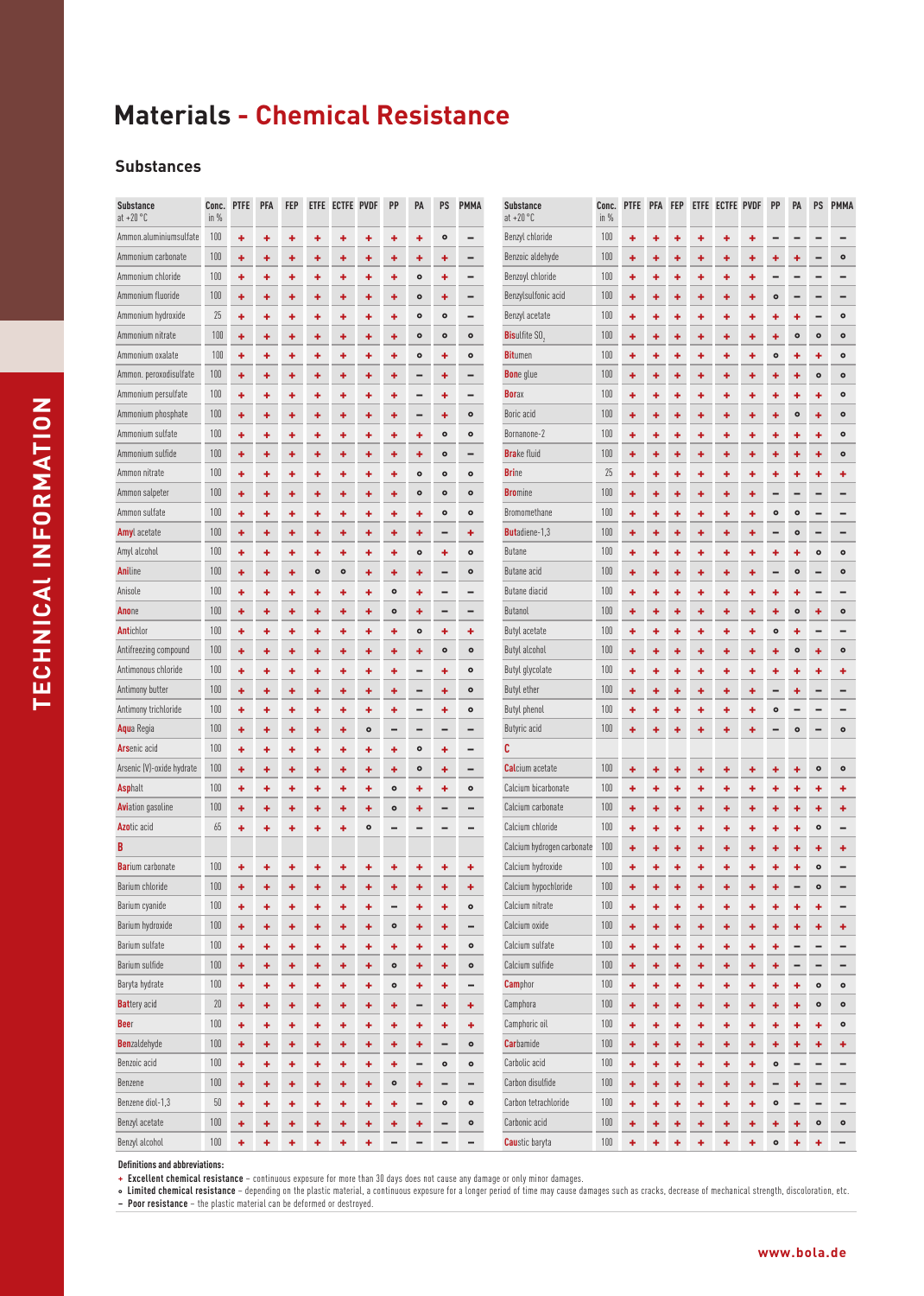| <b>Substance</b><br>$at + 20 °C$ | Conc.<br>in $%$ | <b>PTFE</b> | PFA | <b>FEP</b> |           | ETFE ECTFE PVDF |           | PP        | PA        | PS        | <b>PMMA</b>     | <b>Substance</b><br>at $+20$ °C | in $%$ | Conc. PTFE PFA |   | <b>FEP</b> |           | ETFE ECTFE PVDF |           | PP        | PA        | PS        | <b>PMMA</b> |
|----------------------------------|-----------------|-------------|-----|------------|-----------|-----------------|-----------|-----------|-----------|-----------|-----------------|---------------------------------|--------|----------------|---|------------|-----------|-----------------|-----------|-----------|-----------|-----------|-------------|
| Caustic potash                   | 100             | ٠           | ٠   | ٠          | ٠         | ۰               | ۰         | ٠         | $\bullet$ | $\bullet$ | $\bullet$       | <b>Diacetone</b>                | 100    | ٠              |   |            | ۰         |                 |           |           |           | $\bullet$ | $\bullet$   |
| Caustic potash solution          | 100             | ۰           | ٠   | ۰          | ٠         | ۰               | ۰         | ٠         | $\bullet$ | $\bullet$ | $\bullet$       | Diacetone alcohol               | 100    | ٠              |   |            | ۰         |                 |           |           |           | $\bullet$ | $\bullet$   |
| Caustic soda                     | 85              | ٠           | ٠   | ٠          | ٠         | ٠               | ٠         | ٠         | $\bullet$ | ٠         | -               | Diaminoethane                   | 100    | ٠              | ۰ | ٠          | ٠         | ۰               | ٠         |           |           |           |             |
| <b>Cellosolve</b> <sup>®</sup>   | 100             | ۰           | ٠   | ۰          | ٠         | ۰               | ٠         | ٠         |           | -         | -               | <b>Dibutyl</b> ether            | 100    | ٠              | ۰ | ۰          | ٠         | ٠               | ٠         |           | ٠         |           |             |
| <b>Cetyl</b> alcohol             | 100             | ۰           | ۰   | ٠          | ۰         | ۰               | ۰         | ٠         | ٠         | ٠         | ٠               | <b>Dichloroacetic acid</b>      | 100    | ٠              | ۰ |            | ٠         | ۰               | ٠         | ۰         |           | $\bullet$ |             |
| <b>Chalk</b>                     | 100             | ٠           | ٠   | ٠          | ٠         | ٠               | ٠         | ٠         | ٠         | ÷         | ٠               | Dichlorobenzene                 | 100    | ÷              | ٠ | ٠          | ٠         | ٠               | ÷         | $\bullet$ | ٠         |           |             |
| <b>Chl</b> orine                 | 100             | ٠           | ٠   | ٠          | ٠         | ٠               | ۰         | $\bullet$ |           |           | -               | Dichloroethane                  | 100    | ٠              | ۰ |            | ۰         | 4               | ٠         |           | ٠         |           |             |
| Chloral hydrate                  | 100             | ٠           | ٠   | ٠          | ٠         | ٠               | ٠         | $\bullet$ |           |           | -               | Dichloromethane                 | 100    | ٠              | ٠ |            | $\bullet$ | $\bullet$       |           | $\bullet$ | $\bullet$ |           |             |
| Chloric acid                     | 25              | ٠           | ٠   | ۰          | ٠         | ۰               | ٠         | ٠         |           |           | -               | <b>Die</b> sel fuel             | 100    | ٠              | ۰ | ٠          | ٠         | ٠               | ٠         | ۰         | ۰         |           | $\bullet$   |
| Chloroacetic acid                | 100             | ٠           | ٠   | ٠          | ٠         | ۰               | ٠         | ٠         | -         | $\bullet$ | -               | Diethanolamine                  | 100    | ٠              | ٠ | ٠          | ٠         | ٠               | -         | ٠         | ٠         | $\bullet$ | $\bullet$   |
| Chlorobenzene                    | 100             | ٠           | ٠   | ٠          | ٠         | ٠               | ۰         | $\bullet$ | ÷         |           |                 | Diethyl ether                   | 100    | ٠              | ٠ | ٠          | ٠         | ٠               | ٠         |           | ٠         |           |             |
| Chloroethane                     | 100             | ٠           | ٠   | ۰          | ٠         | ۰               | ۰         | $\bullet$ | $\circ$   | -         | -               | Diethylamine                    | 100    | ٠              | ۰ | ٠          | ٠         | ۰               |           |           | ۰         | $\circ$   | $\bullet$   |
| Chloroethanol-2                  | 100             | ٠           | ٠   | ٠          | ٠         | ۰               | ۰         | $\bullet$ |           |           | -               | Diethyle ketone                 | 100    | ٠              | ٠ | ٠          | $\bullet$ | $\bullet$       |           | $\bullet$ | ٠         |           |             |
| Chloroethyl                      | 100             | ۰           | ٠   | ٠          | ٠         | ٠               | ٠         | $\bullet$ | $\bullet$ |           |                 | Diethylene glycol               | 100    | ٠              |   |            | ٠         | ٠               | ٠         |           |           | $\bullet$ | ۰           |
| Chlorethylene                    | 100             | ۰           | ۰   | ۰          | $\bullet$ | $\bullet$       | ٠         |           |           |           | -               | Diethylene oxide                | 100    | ٠              | ۰ |            | ۰         | ۰               |           | $\bullet$ | ٠         |           |             |
| Chloroform                       | 100             | ٠           | ٠   | ٠          | $\bullet$ | $\bullet$       | ۰         | ٠         | $\bullet$ | -         | -               | <b>Diglycol</b>                 | 100    | ٠              | ٠ | ٠          | ٠         | ٠               | ÷         | ۰         | ٠         | $\bullet$ | $\bullet$   |
| Chlorofluorocarbon (FFC)         | 100             | ٠           | ٠   | ٠          | ٠         | ٠               | ۰         | ٠         |           | $\bullet$ | $\bullet$       | <b>Dihydroxybenzene</b>         | 100    | ٠              | ۰ | ۰          | ۰         | ٠               | ٠         |           |           |           | ٠           |
| Chloromethane                    | 100             | ۰           | ٠   | ٠          | ٠         | ۰               |           | $\bullet$ | $\bullet$ | -         | -               | Dihydroxybenzene-1,3            | 50     | ٠              | ۰ |            | ٠         | ۰               | ٠         |           |           | $\bullet$ | $\bullet$   |
| Chloropropene-3                  | 100             | ٠           | ٠   | ٠          | ٠         | ٠               | $\bullet$ | $\bullet$ |           | -         | -               | <b>Dii</b> sobuthyl ketone      | 100    | ٠              | ۰ | ۰          | $\bullet$ | $\bullet$       |           | ۰         | ۰         |           |             |
| Chlorosulfonic acid              | 100             | ٠           | ٠   | ٠          | ٠         | ۰               | ٠         |           |           |           | -               | <b>Dimethyl benzene</b>         | 100    | ٠              |   |            | ۰         | ٠               | ٠         | $\circ$   |           |           |             |
| Chlorotoluene                    | 100             | ٠           | ٠   | ٠          | ٠         | ۰               | ٠         |           |           |           | -               | Dimethyl ether                  | 100    | ٠              | ٠ | ٠          | ٠         | ۰               | ٠         |           | ٠         |           |             |
| <b>Chr</b> omium(VI) oxide       | 100             | ٠           | ٠   | ٠          | ٠         | ۰               | ٠         | ÷         | -         | $\bullet$ | -               | Dimethyl formamide              | 100    | ٠              | ٠ | ÷          | $\bullet$ | $\bullet$       | -         | ٠         | $\bullet$ | -         | -           |
| Chromic acid                     | 50              | ٠           | ٠   | ٠          | ٠         | ٠               | ۰         | $\bullet$ |           |           | -               | Dimethyl sulfoxide              | 100    | ٠              | ۰ | ٠          | ٠         | ٠               |           |           | ٠         | ٠         | $\bullet$   |
| Chromic anhydride                | 100             | ٠           | ٠   | ٠          | ٠         | ۰               | ٠         | ٠         |           | $\bullet$ | -               | Dimethylamine                   | 100    | ٠              | ٠ | ٠          | ٠         | ٠               |           | ٠         | ٠         | $\circ$   | $\bullet$   |
| Chromic sulfuric acid            | 100             | ۰           | ۰   | ۰          | ٠         | ۰               | ۰         | $\bullet$ |           | -         | -               | <b>Dioxane</b>                  | 100    | ۰              |   |            | ٠         | ٠               |           | $\circ$   |           |           |             |
| Chromium trioxide                | 100             | ٠           | ٠   | ٠          | ٠         | ۰               | ٠         | ٠         |           | $\bullet$ | -               | <b>Diphenyl ether</b>           | 100    | ٠              | ۰ | ٠          | ٠         | ۰               | ٠         |           | ۰         |           |             |
| <b>Citric acid</b>               | 10              | ۰           | ٠   | ٠          | ٠         | ۰               | ٠         | ٠         | -         | ٠         | $\bullet$       | Diphenyl oxide                  | 100    | ٠              | ٠ | ٠          | ٠         | ۰               | ٠         |           | ٠         |           |             |
| <b>Coal</b> tar particles        | 100             | ٠           | ٠   | ٠          | ٠         | ۰               | ٠         | $\bullet$ | ٠         | ÷         | $\bullet$       | Dipropylene glycol              | 100    | ٠              | ۰ |            | ٠         | ۰               | ٠         | ۰         | ۰         | ٠         | ٠           |
| <b>Cod</b> liver oil             | 100             | ٠           | ٠   | ٠          | ٠         | ۰               | ٠         | ٠         | ٠         | ÷         | ٠               | <b>Dis</b> odium tetraborate    | 100    | ٠              | ۰ | ۰          | ٠         | ۰               | ٠         | ۰         | ۰         | ٠         | $\bullet$   |
| <b>Copper chloride</b>           | 100             | ٠           | ٠   | ٠          | ٠         | ۰               | ٠         | ٠         |           | ٠         | ٠               | Disulfide                       | 100    |                | ٠ | +          | ٠         | ۰               | ٠         |           |           |           |             |
| Copper(I) cyanide                | 50              | ٠           | +   | ٠          | ٠         | ۰               | ٠         | ٠         | ٠         | ٠         | $\bullet$       | DMS <sub>0</sub>                | 100    | ٠              |   |            | ۰         |                 |           |           |           | ۰         | ۰           |
| Copper(II) nitrate               | 100             | ٠           | ٠   | ٠          | ٠         | ۰               | ۰         | ٠         | $\bullet$ | ÷         | ٠               |                                 |        |                |   |            |           |                 |           |           |           |           |             |
| Copper(II) sulfate               | 100             | ÷           | ٠   | ٠          | ٠         | ٠               |           | 4         | ٠         | $\circ$   | $\bullet$       | Eau de Javelle                  | 20     |                |   |            |           |                 |           | $\bullet$ |           |           |             |
| <b>Cresol</b>                    | 100             | ٠           | ٠   | ٠          | ٠         | ٠               | ٠         | ۰         |           |           | -               | <b>Ethanal</b>                  | 100    | ٠              | ۰ | ٠          | ٠         | ٠               | ٠         | $\circ$   |           |           | $\bullet$   |
| <b>Cumene</b>                    | 100             | ٠           | ٠   | ٠          | ٠         | ۰               | ٠         | $\bullet$ | ٠         | -         | -               | Ethane diacid                   | 100    | ٠              | ۰ | ٠          | ٠         | ۰               | ٠         | $\bullet$ | ٠         | -         |             |
| <b>Cyclohexane</b>               | 100             | ٠           | ÷   | ٠          | ٠         | ٠               | ٠         | $\bullet$ | ٠         | -         | -               | Ethane diamine-1,2              | 100    | ٠              | ٠ | ٠          | ٠         | ÷               | ٠         | ٠         |           | -         | -           |
| Cyclohexanol                     | 100             | ۰           | ٠   | ٠          | ٠         | ٠               | ٠         | $\bullet$ | ۰         |           |                 | Ethane diol-1,2                 | 100    | ٠              | ۰ | ٠          | ٠         | ٠               | ٠         |           | ۰         | ٠         | ٠           |
| Cyclohexanone                    | 100             | ٠           | ٠   | ٠          | ٠         | ٠               | ٠         | $\bullet$ | ٠         | -         | -               | Ethanol                         | 100    | ٠              | ٠ | ٠          | ٠         | ٠               | ٠         | ٠         | -         | $\bullet$ | $\bullet$   |
| D                                |                 |             |     |            |           |                 |           |           |           |           |                 | Ether                           | 100    | ٠              | ۰ | ÷          | ٠         | ٠               | ٠         | -         | ٠         | -         | -           |
| <b>D-</b> Glucose                | 100             | ٠           | ٠   | ٠          | ٠         | ٠               | ٠         | ٠         | ٠         | ٠         | ٠               | Ethyl acetate                   | 100    | ٠              | ۰ | ٠          | ٠         | ٠               | -         | $\bullet$ | ٠         | -         | -           |
| <b>Dec</b> ahydronaphthalene     | 100             | ٠           | ٠   | ۰          | ٠         | ۰               | ٠         | $\bullet$ | ٠         | -         | $\bullet$       | Ethyl acrylate                  | 100    | ٠              | ۰ | ٠          | ٠         | ٠               | ۰         | $\bullet$ | ۰         | -         | -           |
| Decalin                          | 100             | ٠           | ÷   | ٠          | ٠         | ٠               | ٠         | $\bullet$ | ٠         | -         | $\bullet$       | Ethyl alcohol                   | 100    | ٠              | ۰ | ٠          | ٠         | ٠               | ÷         | ٠         |           | $\bullet$ | $\bullet$   |
| Decane                           | 100             | ٠           | ٠   | ٠          | ٠         | ٠               | ٠         | $\bullet$ | ٠         | $\bullet$ | -               | Ethyl benzene                   | 100    | ٠              |   | ۰          | $\bullet$ | $\bullet$       | $\bullet$ | $\bullet$ | ۰         |           |             |
| <b>Denatured alcohol</b>         | 100             | ٠           | ٠   | ٠          | ٠         | ٠               | ٠         | ٠         | -         | $\bullet$ | $\bullet$       | Ethyl chloride                  | 100    | ٠              | ٠ | ٠          | ٠         | ٠               | ٠         | $\bullet$ | ۰         | -         | -           |
| <b>Desiccator</b> grease         | 100             | ٠           | ٠   | ٠          | ٠         | ۰               | ٠         | ٠         | $\bullet$ | -         | $\qquad \qquad$ | Ethyl ether                     | 100    | ٠              | ۰ | ٠          | ٠         | ٠               | ٠         | -         | ٠         | -         | -           |
| <b>Dextrin</b>                   | 100             | ٠           | ٠   | ٠          | ٠         | ٠               | ٠         | ٠         | ٠         | ٠         | ٠               | Ethylene chlorohydrine          | 100    | ٠              | ۰ | ٠          | ٠         | ٠               | ٠         | $\bullet$ |           | -         | -           |
| Dextrose                         | 100             | ÷           | ÷   | ٠          | ٠         | ٠               | ٠         | ÷         | ÷         | ÷         | ٠               | Ethylene glycol                 | 100    | ÷              | ٠ | ٠          | ٠         | ٠               | ٠         | ٠         | ٠         | ٠         | ÷           |

**Definitions and abbreviations:**

**+ Excellent chemical resistance** – continuous exposure for more than 30 days does not cause any damage or only minor damages.

**° Limited chemical resistance** – depending on the plastic material, a continuous exposure for a longer period of time may cause damages such as cracks, decrease of mechanical strength, discoloration, etc.

**– Poor resistance** – the plastic material can be deformed or destroyed.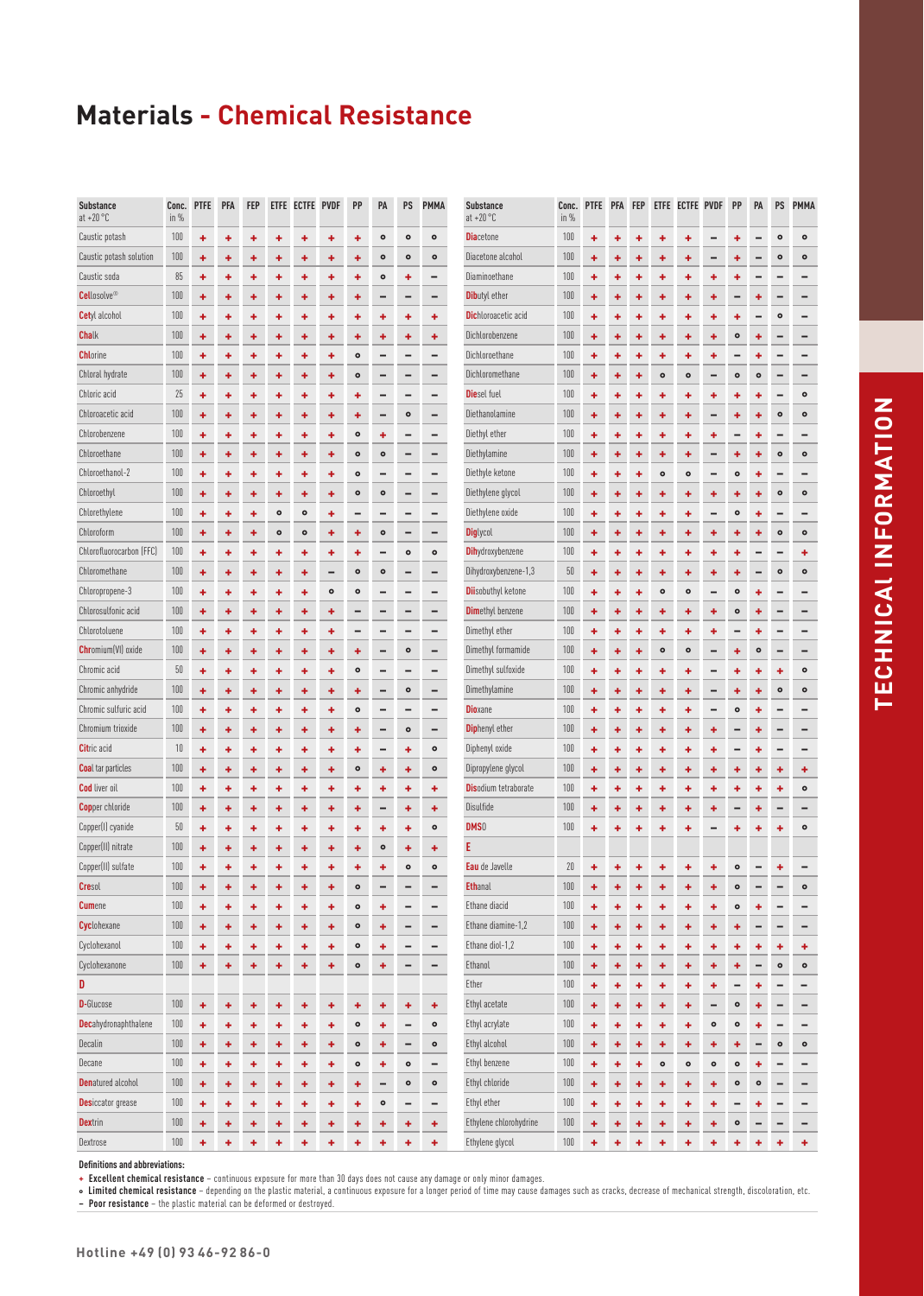#### **Substances**

| <b>Substance</b><br>at $+20\degree$ C | Conc.<br>in $%$ | <b>PTFE</b> | <b>PFA</b> | <b>FEP</b> |   | ETFE ECTFE PVDF |           | PP        | PA        | PS                           | <b>PMMA</b> | <b>Substance</b><br>at $+20 °C$ | Conc.<br>in $%$ | <b>PTFE</b> |   | PFA FEP |           | ETFE ECTFE PVDF |                | PP        | PA        | <b>PS</b> | <b>PMMA</b> |
|---------------------------------------|-----------------|-------------|------------|------------|---|-----------------|-----------|-----------|-----------|------------------------------|-------------|---------------------------------|-----------------|-------------|---|---------|-----------|-----------------|----------------|-----------|-----------|-----------|-------------|
| Ethylene glycol ethyl ether           | 100             | ÷           | ٠          | ٠          | ٠ | ٠               | ٠         | ٠         |           |                              |             | Hexane triol-1,2,6              | 100             | ÷           | ۰ | ۰       | +         | ٠               | ٠              | ٠         | ٠         |           | ٠           |
| Ethylene methyl ketone                | 100             | ٠           | ٠          |            | ٠ | ٠               | ٠         | ٠         | ٠         |                              |             | Hexanol                         | 100             | ٠           | ۰ | ۰       | ٠         | ٠               | ۰              | +         | ۰         |           | $\bullet$   |
| Ethylene oxide                        | 100             | ٠           | ٠          | ٠          | ٠ | ٠               | ۰         | ۰         | ٠         |                              |             | Hexyl alcohol                   | 100             | ٠           | ٠ | ٠       | ٠         | ٠               | ٠              | ٠         | $\bullet$ | ٠         | $\bullet$   |
| Ethylenediamine                       | 100             | ٠           | ٠          | ٠          | ٠ | ٠               | ٠         | ÷         | -         | $\overline{ }$               | -           | <b>Hydrazine</b> hydrate        | 100             | ٠           | ٠ | ٠       | ۰         | $\bullet$       | $\overline{ }$ |           |           |           | $\bullet$   |
|                                       |                 |             |            |            |   |                 |           |           |           |                              |             | Hydrobromic acid                | 100             | ٠           | ٠ | ٠       | ٠         | ٠               | ٠              | +         |           |           |             |
| <b>Fatty acids</b>                    | 100             | ٠           | ٠          |            | ٠ | ٠               | +         | ٠         | ÷         | ٠                            | ٠           | Hydrochloric acid               | 37              | ÷           | ٠ | ٠       | ٠         | ÷               | ٠              | ٠         |           | $\bullet$ | $\bullet$   |
| Ferric chloride                       | 100             | ٠           | ٠          | ۰          | ٠ | ۰               | ٠         | ٠         | ٠         | ٠                            | $\bullet$   | Hydrocyanic acid                | 100             | ٠           | ٠ | ۰       | ٠         | ۰               | ٠              | ٠         | $\bullet$ | $\circ$   | $\bullet$   |
| Ferric nitrate                        | 100             | ٠           | ٠          | ٠          | ٠ | ٠               | ٠         | ٠         | ٠         | ٠                            | ٠           | Hydrofluorocarbons              | 100             | ٠           | ٠ | ۰       | ٠         | ٠               | ٠              | ٠         |           | $\bullet$ | $\bullet$   |
| Ferric sulfate                        | 100             | ٠           | ٠          | ٠          | ٠ | ٠               | ٠         | ÷         | ٠         | ٠                            | $\bullet$   | Hydrofluoric acid               | 45              | ٠           | ٠ | ٠       | ٠         | ٠               | ٠              | ٠         |           |           |             |
| Fertilizer                            | 100             | ÷           | ٠          | ٠          | ٠ | ÷               | ٠         | ÷         | ٠         | $\bullet$                    | $\bullet$   | Hydrogen peroxide               | 90              | ÷           | ۰ | ٠       | ٠         | ٠               | ٠              | ۰         |           |           | -           |
| <b>Fixing baths</b>                   | 100             | ÷           | ٠          | ٠          | ÷ | ÷               | $\bullet$ | ٠         | ÷         |                              | -           | Hydrogen sulfide                | 100             | ÷           | ٠ | ÷       | ٠         | ٠               | ٠              |           | ٠         |           |             |
| <b>Fluorhydric acid</b>               | 45              | ٠           | ٠          | ٠          | ٠ | ÷               | ٠         | ٠         |           | $\overline{ }$               | -           | Hydrogen sulfite                | 100             | ٠           | ٠ | ٠       | ٠         | ٠               | ٠              | ٠         | $\bullet$ | $\circ$   | $\bullet$   |
| Fluorine                              | 100             | ٠           | ٠          | ۰          | ٠ | ٠               | ٠         | $\bullet$ |           |                              | -           | Hydroquinone                    | 100             | ٠           | ٠ | ۰       | ٠         | ٠               | ٠              | ٠         |           |           | ٠           |
| Fluosilicic acid                      | 100             | ٠           | ۰          | ٠          | ٠ | ٠               | ٠         | ÷         |           | $\bullet$                    | $\bullet$   | Hydrosulfide                    | 100             | ٠           | ٠ | ۰       | ٠         | ÷               | ٠              | -         | ۰         |           |             |
| <b>Formaldehyde</b>                   | 40              | ٠           | ٠          | ٠          | ٠ | ٠               | ٠         | ٠         | $\bullet$ | -                            | -           | Hydroxybenzoic acid             | 100             | ٠           | ٠ | ٠       | ٠         | ٠               | ٠              | ٠         | ٠         | ٠         | ٠           |
| Formic acid                           | 100             | ÷           | ٠          | ٠          | ÷ | ÷               | ٠         | ÷         |           | ÷                            | ۰           | Hydroxyacetic acid              | 100             | ٠           | ٠ | ٠       | ٠         | ٠               | ٠              | ٠         | ٠         | $\bullet$ | $\bullet$   |
| Formic acid amide                     | 100             | ٠           | ۰          | ٠          | ٠ | ۰               | ٠         | ٠         | $\bullet$ |                              | -           | Hydroxypropionic acid-2         | 100             | ٠           | ۰ | ٠       | ۰         | ٠               | ۰              | ٠         | $\bullet$ | ٠         | $\bullet$   |
| Formalin                              | $40\,$          | ٠           | ٠          | ÷          | ÷ | ÷               | ٠         | ٠         | $\bullet$ | $\qquad \qquad -$            | -           |                                 |                 |             |   |         |           |                 |                |           |           |           |             |
| Formamide                             | 100             | ٠           | ٠          | ٠          | ٠ | ٠               | ٠         | ٠         | $\bullet$ |                              | -           | lodine                          | 100             | ٠           | ۰ | ۰       | ٠         | ٠               | ٠              | $\circ$   |           |           |             |
| <b>Fruit juice</b>                    | 100             | ٠           | ٠          | ٠          | ٠ | ٠               | ۰         | ٠         | ٠         | $\bullet$                    | ٠           | lodine tincture                 | 100             | ٠           | ٠ | ٠       | ۰         | ٠               | ٠              | $\bullet$ |           |           |             |
| Fuel oil                              | 100             | ٠           | ٠          | ٠          | ٠ | ۰               | ٠         | ٠         | ÷         | ٠                            | ٠           | <b>Isobutyl</b> acetate         | 100             | ٠           | ٠ | ÷       | ٠         | ٠               | ٠              | $\bullet$ | ٠         |           | -           |
| <b>Furfural</b>                       | 100             | ٠           | ٠          | ٠          | ٠ | ÷               | $\bullet$ |           | $\bullet$ |                              | -           | Isobutyl alcohol                | 100             | ٠           | ٠ | ٠       | ٠         | ٠               | ٠              | +         |           | $\bullet$ | $\bullet$   |
| Furfurol                              | 100             | ۰           | ۰          | ٠          | ٠ | ۰               | $\bullet$ | -         | $\bullet$ |                              | -           | Isooctane                       | 100             | ٠           | ۰ | ٠       | ۰         | ۰               | ٠              | ۰         | ٠         |           | $\bullet$   |
| Furfuryl aldehyde                     | 100             | ٠           | ٠          | ٠          | ÷ | ٠               | $\bullet$ | -         | $\bullet$ |                              | -           | Isopropanol                     | 100             | ٠           | ۰ | ۰       | ٠         | ٠               | ٠              | ٠         | $\bullet$ | ٠         | ÷           |
|                                       |                 |             |            |            |   |                 |           |           |           |                              |             | Isopropyl acetate               | 100             | ٠           | ۰ | ۰       | ٠         | ÷               | $\bullet$      | $\circ$   |           |           |             |
| <b>Gas</b> oline, aromatic            | 100             | ÷           | ۰          | ٠          | ٠ | ٠               | ٠         | $\bullet$ | ٠         |                              | -           | Isopropyl alcohol               | 100             | ٠           | ٠ | ۰       | ۰         | ٠               | ٠              | ٠         | $\bullet$ | ٠         | ٠           |
| Gasoline, leaded                      | 100             | ٠           | ۰          | ٠          | ٠ | ۰               | ٠         | $\bullet$ | ٠         | $\qquad \qquad$              | -           | Isopropyl benzene               | 100             | ٠           | ٠ | ۰       | ٠         | ٠               | ٠              | $\bullet$ | ٠         |           |             |
| Gasoline, test                        | 100             | ٠           | ٠          | ٠          | ٠ | ٠               | ٠         | $\bullet$ | ٠         |                              | -           | Isopropyl ether                 | 100             | ٠           | ٠ | ٠       | ٠         | ٠               | ٠              |           |           |           |             |
| Gasoline, unleaded                    | 100             | ٠           | ٠          | ٠          | ٠ | ÷               | ٠         | $\circ$   | ٠         |                              |             | Isovaleron                      | 100             | ÷           | ٠ | ٠       | ۰         | $\bullet$       |                | $\circ$   |           |           |             |
| <b>Gelatine</b>                       | 100             | ٠           | ٠          | ٠          | ٠ | ٠               | ٠         | ÷         | ٠         | ٠                            | $\bullet$   |                                 |                 |             |   |         |           |                 |                |           |           |           |             |
| <b>Gla</b> cial acetic acid           | 100             | ٠           | ٠          | ٠          | ٠ | ٠               | ٠         | ÷         |           | $\bullet$                    | -           | <b>Jav</b> elle water           | 20              | ÷           | ٠ | ۰       | ٠         | ٠               | ٠              | $\bullet$ |           | ۰         |             |
| Glauber's salt                        | 100             | ٠           | ٠          | ٠          | ÷ | ÷               | ÷         | ٠         | $\bullet$ | ٠                            | ٠           | K                               |                 |             |   |         |           |                 |                |           |           |           |             |
| Glue                                  | $100\,$         | ٠           | ٠          | ٠          | ۰ | ٠               | ٠         | ٠         | ٠         | $\bullet$                    | $\circ$     | <b>Kerosene</b>                 | 100             | ٠           | ÷ | ۰       | ۰         | ۰               |                | $\bullet$ | ٠         |           |             |
| Glycerin                              | 100             | ÷           | ٠          | ٠          | ٠ | ٠               | ٠         | ٠         | ٠         | ٠                            | ٠           | Kerosine                        | 100             | ٠           | ٠ | ٠       | $\bullet$ | $\bullet$       | ٠              | $\bullet$ | ٠         |           |             |
| Glycine                               | $10\,$          | ÷           | ٠          | ٠          | ٠ | ٠               | ٠         | ٠         | ٠         | ٠                            | $\bullet$   | L                               |                 |             |   |         |           |                 |                |           |           |           |             |
| Glycocoll                             | 10              | ٠           | ٠          | ٠          | ٠ | ٠               | ٠         | ٠         | ٠         | ٠                            | $\bullet$   | Lactic acid                     | 100             | ٠           | ٠ | ۰       | ٠         | ٠               | ٠              | ٠         | $\bullet$ | ٠         | $\bullet$   |
| Glycol                                | 100             | ÷           | ٠          | ٠          | ٠ | ٠               | ٠         | ٠         | ٠         | ٠                            | ٠           | <b>Lanoline</b>                 | 100             | ٠           | ٠ | ٠       | ٠         | ٠               | ٠              | ٠         | ۰         | ٠         | ٠           |
| Glycolic acid                         | 100             | ٠           | ٠          | ÷          | ٠ | ٠               | ٠         | ٠         | ٠         | $\bullet$                    | $\bullet$   | Lead(II) acetate                | 100             | ÷           | ٠ | ٠       | ٠         | ٠               | ٠              | ٠         | ٠         | $\bullet$ | $\bullet$   |
| <b>Grape sugar</b>                    | 100             | ÷           | ٠          | ٠          | ٠ | ٠               | ÷         | ٠         | ٠         | ٠                            | ٠           | Lead sugar                      | 100             | ÷           | ٠ | ٠       | ٠         | ٠               | ٠              | ٠         | ٠         | $\bullet$ | $\bullet$   |
| <b>Gre</b> ase and oil                | 100             | ÷           | ٠          | ٠          | ٠ | ٠               | ٠         | ÷         | ٠         | ٠                            | ÷           | Lead tetraethyl                 | 100             | ÷           | ٠ | ٠       | ٠         | ٠               | ٠              | ۰         | ٠         | $\bullet$ | -           |
| <b>Gyp</b> sum                        | 100             | ٠           | ٠          | ÷          | ٠ | ٠               | ٠         | ٠         | -         | $\qquad \qquad \blacksquare$ | -           | Lime                            | 100             | ٠           | ٠ | ٠       | ٠         | ٠               | ٠              | ٠         | ٠         | ÷         | ٠           |
| H                                     |                 |             |            |            |   |                 |           |           |           |                              |             | <b>Linseed oil</b>              | 100             | ٠           | ۰ | ۰       | ٠         | ٠               | ٠              | +         |           | ٠         | ٠           |
| <b>Heptane</b>                        | 100             | ÷           | ٠          | ٠          | ٠ | ٠               | ٠         | $\bullet$ | ٠         |                              | -           | <b>Lubricating oil</b>          | 100             | ÷           | ٠ | ٠       | ٠         | ٠               | ٠              | ۰         | ٠         | ٠         | ٠           |
| <b>Hex</b> adecanol                   | 100             | ÷           | ٠          | ÷          | ٠ | ٠               | ٠         | ٠         | ٠         | ٠                            | ٠           | M                               |                 |             |   |         |           |                 |                |           |           |           |             |
| Hexafluorosilicic acid                | 100             | ÷           | ۰          | ٠          | ٠ | ٠               | ٠         | ÷         | -         | $\bullet$                    | $\bullet$   | Machinery oil                   | 100             | ٠           | ٠ | ٠       | ٠         | ٠               | ٠              | ٠         | ٠         | ٠         | $\bullet$   |
| Hexane                                | 100             | ٠           | ٠          | ٠          | ٠ | ٠               | ٠         | $\bullet$ | ٠         | -                            | -           | Magnesium carbonate             | 100             | ٠           | ٠ | ٠       | ٠         | ٠               | ٠              | $\circ$   |           | ٠         | ٠           |
| Hexane diacid                         | 100             | ÷           | ٠          | ÷          | ÷ | ٠               | ٠         | ÷         | ÷         | ٠                            | -           | Magnesium chloride              | 100             | ÷           | ÷ | ÷       | ٠         | ÷               | ٠              | ÷         | ٠         | $\bullet$ | $\bullet$   |

**Definitions and abbreviations:**

**+ Excellent chemical resistance** – continuous exposure for more than 30 days does not cause any damage or only minor damages.

• Limited chemical resistance – depending on the plastic material, a continuous exposure for a longer period of time may cause damages such as cracks, decrease of mechanical strength, discoloration, etc.<br>— Poor resistance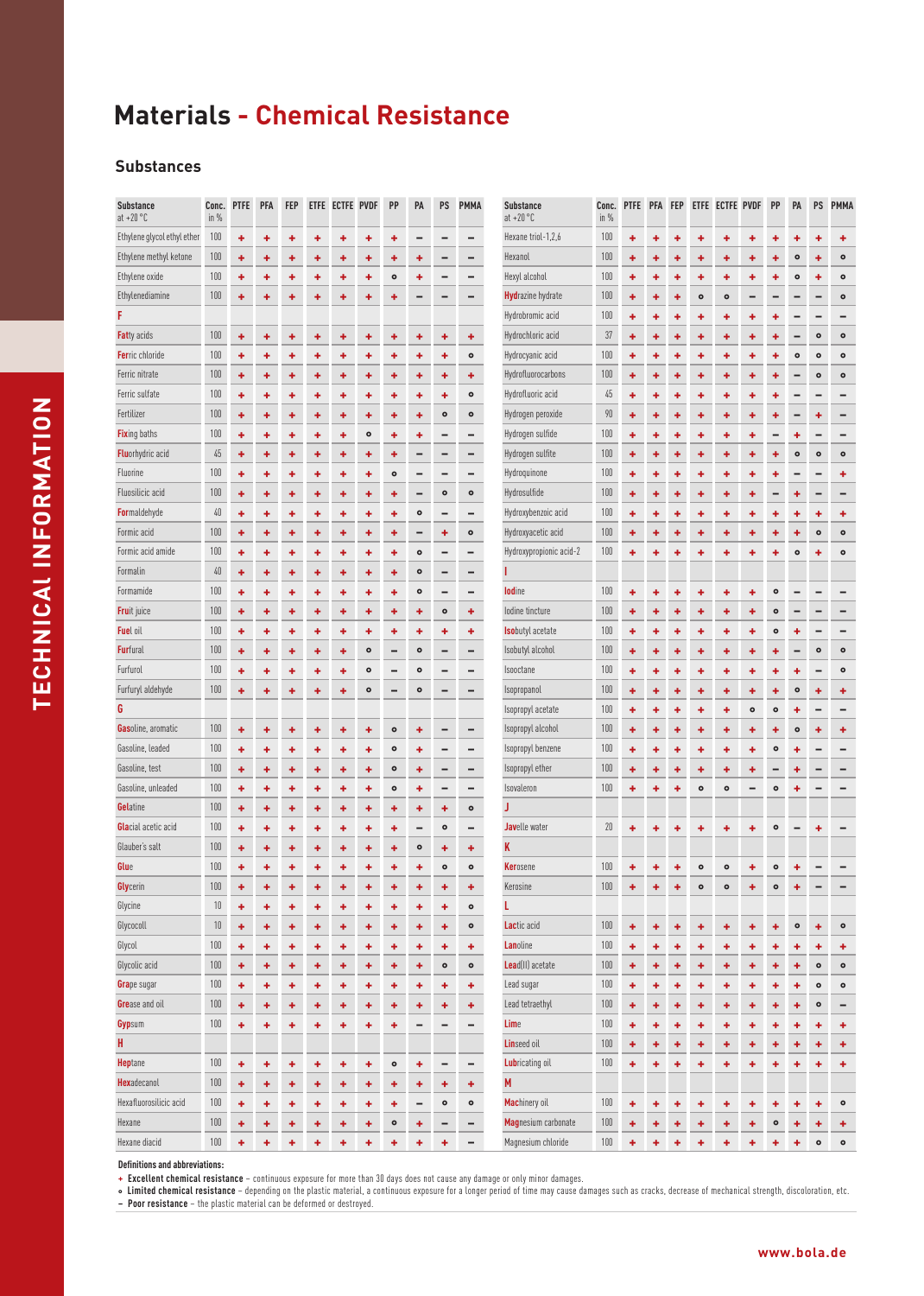| <b>Substance</b><br>$at + 20 °C$ | Conc.<br>in % | <b>PTFE</b> | <b>PFA</b> | <b>FEP</b> |           | ETFE ECTFE PVDF |           | PP        | PA        | PS        | <b>PMMA</b> | <b>Substance</b><br>at $+20$ °C | Co<br>in                 |
|----------------------------------|---------------|-------------|------------|------------|-----------|-----------------|-----------|-----------|-----------|-----------|-------------|---------------------------------|--------------------------|
| Magnesium hydroxide              | 100           | ٠           | ٠          | ٠          | ٠         | ۰               | ۰         | ٠         | ٠         | $\bullet$ | $\bullet$   | Nitrobenzene                    | $\frac{1}{2}$            |
| Magnesium nitrate                | 100           | ٠           | ٠          | ٠          | ٠         | ٠               | ٠         | ٠         | ٠         | ۰         | $\bullet$   | Nitrogen monoxide               | $\overline{\mathbf{1}}$  |
| Magnesium sulfate                | 100           | ٠           | ٠          | ٠          | ٠         | ٠               | ٠         | ٠         | ٠         | ۰         | $\circ$     | Nitromethane                    | $\frac{1}{2}$            |
| Maleic acid                      | 100           | ٠           | ۰          | ٠          | ٠         | ٠               | ۰         | ٠         | $\bullet$ | ۰         | $\bullet$   | Nitrous acid                    |                          |
| Marble lime hydrate              | 100           | ٠           | ٠          | ٠          | ٠         | ٠               | ٠         | ٠         | ٠         | $\bullet$ | -           | Nitrous oxide                   | $\frac{1}{2}$            |
| <b>MEK</b>                       | 100           | ٠           | ٠          | ٠          | ٠         | ٠               | ٠         | ٠         | ٠         |           |             | <b>Nonyl</b> alcohol            | $\overline{\mathbf{1}}$  |
| <b>Menthol</b>                   | 100           | ٠           | ٠          | ٠          | ٠         | ٠               | ۰         | ٠         | $\bullet$ | ۰         | ٠           | 0                               |                          |
| Mercury                          | 100           | ٠           | ٠          | ٠          | ٠         | ٠               | ٠         | $\bullet$ | ٠         | $\bullet$ | ÷           | <b>Octadecan acid</b>           | $\frac{1}{2}$            |
| Mercury(II)-chloride             | 100           | ٠           | ٠          | ٠          | ٠         | ٠               | ٠         | ٠         | ٠         | ٠         | ٠           | Octane                          | $\overline{\mathbf{1}}$  |
| Mercury(II)-cyanide              | 50            | ٠           | ٠          | ٠          | ٠         | ٠               | ۰         | ٠         | ٠         | ٠         | $\bullet$   | Oil, essential                  | $\frac{1}{2}$            |
| Mercury(II)-nitrate              | 100           | ٠           | ٠          | ٠          | ٠         | ٠               | ۰         | ٠         | ۰         | ٠         | ۰           | Oleic acid                      | $\overline{\mathbf{1}}$  |
| Methacrylic ester                | 100           | ٠           | ٠          | ٠          | $\bullet$ | $\bullet$       | $\bullet$ |           | ٠         |           |             | Oleum                           | $\overline{\mathbf{1}}$  |
| Methanal                         | 40            | ٠           | ٠          | ٠          | ٠         | ٠               | ٠         | ٠         | $\bullet$ |           |             | Oleum Jecoris                   | $\frac{1}{2}$            |
| Methanol                         | 100           | ٠           | ٠          | ٠          | ٠         | ٠               | ٠         | ٠         |           | $\bullet$ | $\bullet$   | <b>Oxalic</b> acid              | $\frac{1}{2}$            |
| Methoxyethanol                   | 100           | ٠           | ٠          | ٠          | ٠         | ٠               | ٠         | ٠         | ٠         | ٠         | ٠           | Oxalic acid diammonium salt     | $\overline{\mathbf{1}}$  |
| Methoxybenzene                   | 100           | ٠           | ٠          | ٠          | ٠         | ٠               | ٠         | $\bullet$ | ٠         | -         | -           | <b>Oxi</b> diethanol            | $\overline{\mathbf{1}}$  |
| Methoxybutanol                   | 100           | ٠           | ٠          | ٠          | $\bullet$ | $\bullet$       | $\bullet$ | ۰         | ٠         |           |             | Oxirane                         | $\frac{1}{2}$            |
| Methyl acetate                   | 100           | ٠           | ٠          | ٠          | ٠         | ٠               |           | $\bullet$ | ٠         |           |             | <b>Oxolane</b>                  | $\frac{1}{2}$            |
| Methyl alcohol                   | 100           | ٠           | ٠          | ٠          | ٠         | ٠               | ٠         | ٠         |           | ۰         | $\bullet$   | <b>Ozocerite</b>                | $\overline{\mathbf{1}}$  |
| Methyl amine                     | 100           | ٠           | ٠          | ٠          | ٠         | ٠               | ٠         | ٠         |           | $\bullet$ | ٠           | Ozone                           | $\overline{\mathbf{1}}$  |
| Methyl benzene                   | 100           | ٠           | ٠          | ٠          | ٠         | ۰               | ٠         | $\bullet$ | ۰         |           |             | P                               |                          |
| Methyl bromide                   | 100           | ٠           | ٠          | ٠          | ٠         | ٠               | ٠         | $\bullet$ | $\bullet$ |           |             | Palmitic acid                   | $\frac{1}{2}$            |
| Methyl butyl ketone              | 100           | ٠           | ٠          | ٠          | $\bullet$ | $\bullet$       | $\bullet$ | ۰         | ٠         |           |             | <b>Paraffins</b>                | $\frac{1}{2}$            |
| Methyl cellosolve                | 100           | ٠           | ٠          | ٠          | ٠         | ٠               | ٠         | ۰         | ٠         | ٠         | ٠           | Pentanol                        | $\frac{1}{2}$            |
| Methyl chloride                  | 100           | ٠           | ٠          | ٠          | ٠         | ٠               |           | $\bullet$ | $\bullet$ |           |             | Pentanol-1                      | $\overline{\mathbf{1}}$  |
| Methyl cyanide                   | 100           | ٠           | ٠          | ٠          | ٠         | ٠               | $\bullet$ | ٠         | ٠         |           |             | Pentanone-3                     | $\overline{\mathbf{1}}$  |
| Methyl ether                     | 100           | ۰           | ٠          | ٠          | ٠         | ۰               | ۰         |           | ٠         |           |             | Pentyl acetate                  | $\frac{1}{2}$            |
| Methyl ethyl ether               | 100           | ٠           | ٠          | ٠          | ٠         | ٠               | ٠         | -         | ٠         |           |             | Perchloric acid                 | $\frac{1}{2}$            |
| Methyl ethyl ketone              | 100           | ٠           | ٠          | ٠          | ٠         | ٠               | ٠         | ۰         | ٠         |           |             | Perchloroethylene               | $\frac{1}{2}$            |
| Methyl ethyl ketone-2            | 100           | ٠           | ٠          | ٠          | ٠         | ٠               | ٠         | ٠         | ٠         |           |             | Perfume                         | $\frac{1}{2}$            |
| Methyl glycol                    | 100           | ۰           | ٠          | ٠          | ٠         | ۰               | ۰         | ٠         | ٠         | ٠         | ٠           | Peroxide of hydrogen            | I                        |
| Methyl isobutyl ketone           | 100           | ٠           | ٠          | ٠          | $\bullet$ | $\bullet$       | ٠         | $\bullet$ | ٠         |           |             | <b>Petroleum</b>                | $\overline{\mathbf{1}}$  |
| Methyl methacrylate              | 100           | ÷           | ٠          | ٠          | $\bullet$ | $\bullet$       | $\bullet$ |           | ÷         |           |             | Petroleum ether                 | $\overline{\phantom{a}}$ |
| Methyl phenylketone              | 100           | ٠           | ٠          | ٠          | ٠         | ۰               | ۰         | ٠         |           |           |             | <b>Phenol</b>                   | $\frac{1}{2}$            |
| Methylenchlorid                  | 100           | ٠           | ٠          | ٠          | $\bullet$ | $\bullet$       |           | ۰         | ۰         |           |             | Phenyl ether                    | $\frac{1}{2}$            |
| Methyl pentanone                 | 100           | ٠           | ٠          | ٠          | $\bullet$ | $\bullet$       | ٠         | $\bullet$ | ٠         |           |             | Phenylamine                     | $\frac{1}{2}$            |
| <b>Milk</b>                      | 100           | ٠           | ٠          | ٠          | ٠         | ٠               | ٠         | ٠         | ٠         | ۰         | ٠           | Phenylethanon-1                 | $\frac{1}{2}$            |
| Mineral oil                      | 100           | ٠           | ٠          | ٠          | ٠         | ٠               | ٠         | ٠         | ٠         | ۰         | ÷           | Phenylmethanol                  | $\overline{\mathbf{1}}$  |
| Mineral oil, non-aromatic        | 100           | ٠           | ٠          | ٠          | ٠         | ٠               | ٠         | ٠         | ٠         | ٠         | $\bullet$   | <b>Phosphoric acid</b>          |                          |
| Monochloroacetic acid            | 100           | ٠           | ٠          | ٠          | ٠         | ٠               | ٠         | ٠         |           | ۰         |             | Phosphorous chloride            | $\frac{1}{2}$            |
| Montanic wax                     | 100           | ٠           | ٠          | ٠          | ٠         | ٠               | ٠         | ۰         | ٠         | ٠         | $\bullet$   | Phosphorus trichloride          | $\frac{1}{2}$            |
| N                                |               |             |            |            |           |                 |           |           |           |           |             | <b>Phthalate</b>                | $\frac{1}{2}$            |
| <b>Naphta</b>                    | 100           | ٠           | ٠          | ٠          | $\bullet$ | o               | ٠         | ۰         | ٠         |           |             | Phthalate ester                 | $\frac{1}{2}$            |
| Nickel chloride                  | 100           | ٠           | ٠          | ٠          | ٠         | ٠               | ٠         | ٠         | ۰         | ٠         | ٠           | Pikric acid                     | $\frac{1}{2}$            |
| Nickel sulfate                   | 100           | ٠           | ٠          | ٠          | ٠         | ٠               | ٠         | ٠         | ۰         | ٠         | ٠           | Potash                          | $\frac{1}{2}$            |
| Nitrate of sodium                | 100           | ٠           | ٠          | ٠          | ٠         | ٠               | ٠         | ٠         | ۰         | ٠         | ٠           | Potassium acetate               | $\frac{1}{2}$            |
| Nitril triethanol                | 100           | ٠           | ٠          | ٠          | ٠         | ٠               | ٠         | ٠         | ٠         | ٠         | ٠           | Potass. aluminium sulfate       | $\frac{1}{2}$            |

| <b>Substance</b><br>at $+20$ °C | Conc.<br>in $%$ | <b>PTFE</b> | <b>PFA</b> | <b>FEP</b> |                | ETFE ECTFE PVDF |           | PP        | PA        | PS             | <b>PMMA</b> |
|---------------------------------|-----------------|-------------|------------|------------|----------------|-----------------|-----------|-----------|-----------|----------------|-------------|
| Nitrobenzene                    | 100             | ÷           | ٠          | ۰          | ٠              | ۰               | ٠         |           | $\bullet$ |                |             |
| Nitrogen monoxide               | 100             | ٠           | ۰          | ۰          | ٠              | ٠               | ٠         | ٠         | ٠         | ۰              | ٠           |
| Nitromethane                    | 100             | ÷           | ٠          | ٠          | ÷              | ٠               | ÷         | $\bullet$ | $\bullet$ |                |             |
| Nitrous acid                    | 50              | ÷           | ÷          | ٠          | ÷              | ٠               | ÷         | ۰         |           | $\bullet$      | $\bullet$   |
| Nitrous oxide                   | 100             | ٠           | ۰          | ٠          | ۰              | ٠               | ٠         | ٠         | $\bullet$ |                |             |
| Nonyl alcohol                   | 100             | ٠           | ٠          | ٠          | ÷              | ÷               | ٠         | ÷         | $\bullet$ | ٠              | $\bullet$   |
| 0                               |                 |             |            |            |                |                 |           |           |           |                |             |
| Octadecan acid                  | 100             | ۰           | ۰          | ٠          | ٠              | ٠               | ٠         | ٠         | ٠         | ۰              | ۰           |
| Octane                          | 100             | ÷           | ٠          | ٠          | ÷              | ٠               | ٠         | ٠         | ٠         |                | $\bullet$   |
| Oil, essential                  | 100             | ÷           | ٠          | ٠          | ÷              | ÷               | ÷         | $\bullet$ | ٠         | -              | $\bullet$   |
| Oleic acid                      | 100             | ٠           | ۰          | ۰          | ٠              | +               | ٠         | ۰         | ٠         |                |             |
| Oleum                           | 100             | ٠           | ٠          | ۰          |                |                 |           |           |           |                |             |
| Oleum Jecoris                   | 100             | ٠           | ٠          | ٠          | ٠              | ٠               | ٠         | ٠         | ٠         | ٠              | ٠           |
| Oxalic acid                     | 100             | ٠           | ۰          | ٠          | ٠              | ٠               | ٠         | $\bullet$ | ٠         |                |             |
| Oxalic acid diammonium salt     | 100             | ٠           | ٠          | ٠          | ٠              | ٠               | ٠         | ٠         | $\bullet$ | ٠              | $\bullet$   |
| Oxidiethanol                    | 100             | ÷           | ÷          | ٠          | ٠              | ÷               | ٠         | ٠         | ÷         | $\bullet$      | $\bullet$   |
| Oxirane                         | 100             | ٠           | ٠          | ٠          | ٠              | ٠               | ٠         | $\bullet$ | ٠         |                |             |
| Oxolane                         | 100             | ٠           | ۰          | ٠          | $\bullet$      | $\bullet$       | $\bullet$ | $\bullet$ | ٠         |                |             |
| Ozocerite                       | 100             | ÷           | ٠          | ٠          | ÷              | ÷               | ÷         | $\bullet$ | ٠         | ٠              | $\bullet$   |
| Ozone                           | 100             | ٠           | ٠          | ٠          | ÷              | +               | ٠         | ٠         | ٠         | $\bullet$      | $\bullet$   |
| P                               |                 |             |            |            |                |                 |           |           |           |                |             |
| Palmitic acid                   | 100             | ٠           | ٠          | ٠          | ÷              | ٠               | ٠         | $\bullet$ | ٠         | -              |             |
| <b>Paraffins</b>                | 100             | ٠           | ٠          | ٠          | ٠              | +               | ٠         | ٠         | ٠         | ٠              | ٠           |
| <b>Pentanol</b>                 | 100             | ۰           | ۰          | ۰          | ۰              | ۰               | ٠         | ٠         | $\bullet$ | ٠              | $\bullet$   |
| Pentanol-1                      | 100             | ٠           | ۰          | ۰          | ۰              | ٠               | ۰         | ۰         | $\bullet$ | ۰              | $\bullet$   |
| Pentanone-3                     | 100             | ÷           | ٠          | ٠          | $\bullet$      | $\bullet$       |           | $\bullet$ | ٠         | -              |             |
| Pentyl acetate                  | 100             | ÷           | ٠          | ۰          | ٠              | +               | ٠         | ٠         | ٠         |                | ٠           |
| Perchloric acid                 | 100             | $\circ$     | $\bullet$  | $\bullet$  | $\circ$        | $\bullet$       | ٠         | $\bullet$ |           | $\bullet$      | -           |
| Perchloroethylene               | 100             | ٠           | ÷          | ٠          |                |                 | ٠         |           | ٠         |                |             |
| Perfume                         | 100             | ٠           | ٠          | ٠          | ٠              | ٠               | ٠         | $\bullet$ | ٠         | -              | $\bullet$   |
| Peroxide of hydrogen            | 90              | ٠           | ٠          | ٠          | ٠              | +               | ٠         | ۰         |           | ٠              |             |
| <b>Petroleum</b>                | 100             | ÷           | ٠          | ٠          | $\bullet$      | $\bullet$       | ÷         | $\bullet$ | ٠         |                |             |
| Petroleum ether                 | $100\,$         | ٠           | ٠          | ٠          | ٠              |                 | ٠         |           | ÷         |                |             |
| <b>Phenol</b>                   | 100             | ٠           | ٠          | ٠          | ٠              | ٠               | ٠         | $\bullet$ |           |                |             |
| Phenyl ether                    | 100             | ٠           | ٠          | ۰          | ٠              | ٠               | ٠         |           | ۰         |                | -           |
| Phenylamine                     | $100\,$         | ٠           | ٠          | ٠          | ۰              | ۰               | ٠         | ٠         | ٠         |                | ۰           |
| Phenylethanon-1                 | 100             | ٠           | ٠          | ٠          | ٠              | ٠               | ٠         | ٠         |           |                |             |
| Phenylmethanol                  | 100             | ÷           | ٠          | ٠          | ٠              | ٠               | ٠         |           |           | -              | -           |
| Phosphoric acid                 | 85              | ÷           | ٠          | ٠          | ÷              | ٠               | ÷         | ٠         |           | $\bullet$      | -           |
| Phosphorous chloride            | 100             |             |            |            |                |                 |           | ۰         | ۰         |                |             |
| Phosphorus trichloride          | 100             | ٠           | ٠          | ٠          | ٠              | ٠               | ٠         | ۰         | ۰         |                | -           |
| <b>Phthalate</b>                | $100\,$         | ٠           | ٠          | ٠          | ٠              | ٠               | ٠         |           |           |                | ۰           |
| Phthalate ester                 | $100\,$         | ٠           | ٠          | ٠          | ٠              | ٠               | ٠         | ٠         | ٠         | -              |             |
| Pikric acid                     | 100             | ٠           | ٠          | ٠          | ٠<br>$\bullet$ | ٠               | ٠         | ٠         | ٠         | -              | ۰           |
| <b>Pot</b> ash                  | 100             | ÷           | ٠          | ٠          |                | ۰               | ٠         | ٠         |           | ۰              | -           |
| Potassium acetate               | $100\,$         | ÷           | ٠          | ٠          | ÷              | ÷               | ÷         | ÷         | ۰         | $\bullet$      | ٠           |
| Potass. aluminium sulfate       | 100             | ٠           | ٠          | ٠          | ٠              | ٠               | ٠         | ٠         | ۰         | ۰<br>$\bullet$ | ۰           |
|                                 |                 | ٠           | ٠          | ٠          | ٠              | ٠               | ٠         | ÷         |           |                | -           |

**Definitions and abbreviations:**

**+ Excellent chemical resistance** – continuous exposure for more than 30 days does not cause any damage or only minor damages.

**° Limited chemical resistance** – depending on the plastic material, a continuous exposure for a longer period of time may cause damages such as cracks, decrease of mechanical strength, discoloration, etc.

**– Poor resistance** – the plastic material can be deformed or destroyed.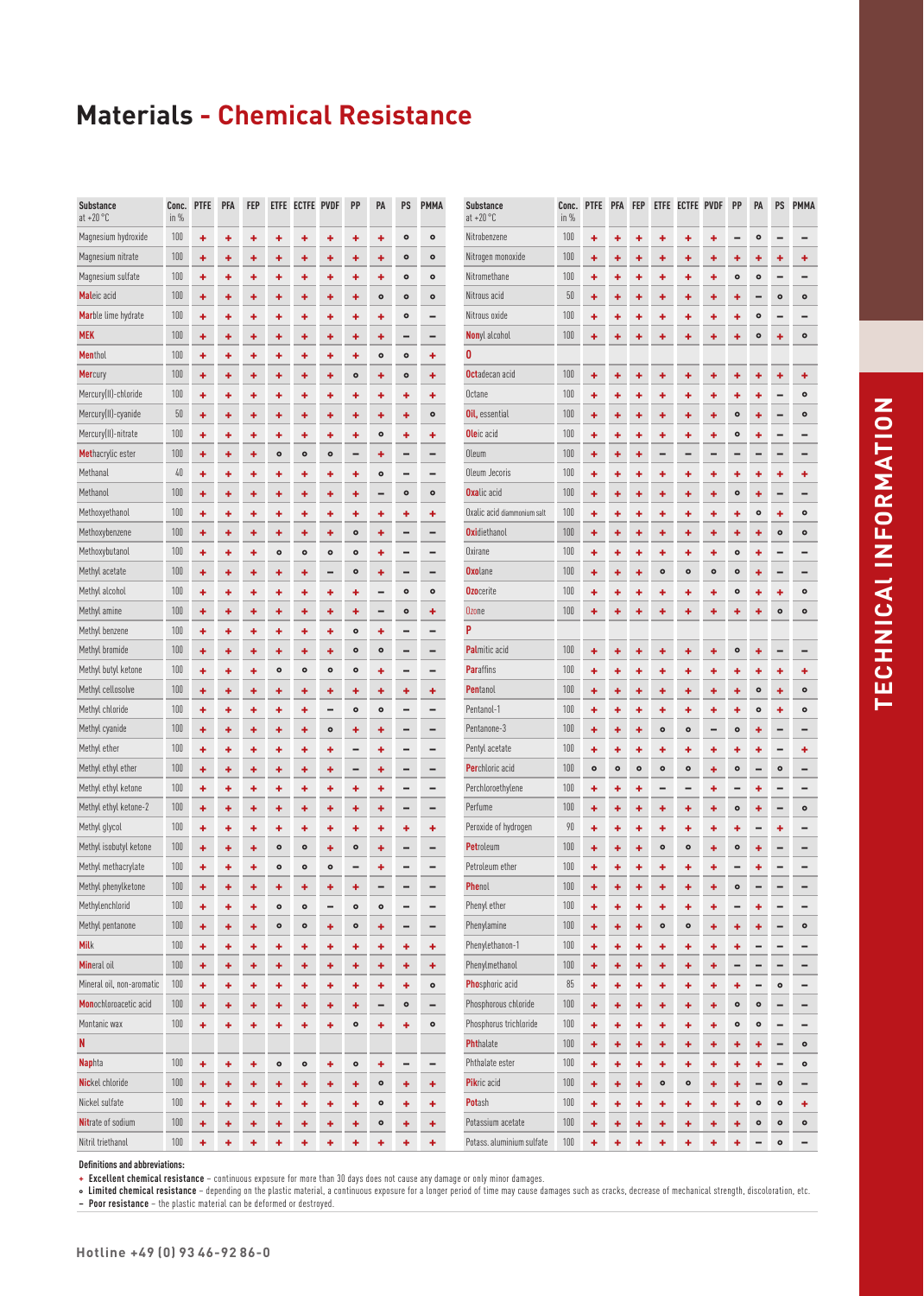#### **Substances**

| <b>Substance</b><br>at $+20\degree$ C | Conc.<br>in $%$ | <b>PTFE</b> | PFA | <b>FEP</b> |           | ETFE ECTFE PVDF |           | PP              | PA              | PS                       | <b>PMMA</b> | <b>Substance</b><br>at $+20$ °C | Conc.<br>in $%$ | PTFE PFA FEP |   |   |           | ETFE ECTFE PVDF |   | PP        | PA        | PS        | <b>PMMA</b> |
|---------------------------------------|-----------------|-------------|-----|------------|-----------|-----------------|-----------|-----------------|-----------------|--------------------------|-------------|---------------------------------|-----------------|--------------|---|---|-----------|-----------------|---|-----------|-----------|-----------|-------------|
| Potassium bicarbonate                 | 100             | ٠           | ٠   | ٠          | ۰         | ٠               | ٠         | ۰               | ٠               | ٠                        | ٠           | Soda ash                        | 100             | ٠            | ٠ | ۰ |           |                 |   |           | $\bullet$ | $\circ$   | ۰           |
| Potassium bichromate                  | 100             | ٠           | ٠   | ٠          | ۰         | ٠               | ٠         | ٠               | $\bullet$       | $\bullet$                | $\bullet$   | Soda lye                        | 85              | ٠            | ٠ | ۰ | ۰         | ۰               | ۰ | +         | ۰         |           |             |
| Potassium bromide                     | 100             | ۰           | ٠   | ٠          | ٠         | ۰               | ٠         | ۰               | $\bullet$       | $\bullet$                | ٠           | Sodium acetate                  | 100             | ٠            | ۰ | ۰ | ۰         | ۰               | ۰ | ۰         | $\bullet$ | $\bullet$ | $\bullet$   |
| Potassium carbonate                   | 100             | ٠           | ٠   | ٠          | ٠         | ٠               | ٠         | ٠               | $\bullet$       | $\bullet$                | ٠           | Sodium benzoate                 | 100             | ٠            | ٠ | ٠ | ٠         | ٠               | ۰ | ٠         | $\bullet$ | $\bullet$ | $\bullet$   |
| Potassium chlorate                    | 100             | ٠           | ٠   | ٠          | ٠         | ٠               | ٠         | ٠               | ٠               | ٠                        | ٠           | Sodium bicarbonate              | 100             | ٠            | ٠ | ۰ | ٠         | ۰               | ٠ | ٠         | ٠         | ٠         | ٠           |
| Potassium chloride                    | 100             | ۰           | ٠   | ٠          | ٠         | ٠               | ٠         | ٠               | ٠               | ٠                        | ٠           | Sodium bisulfate                | 100             | ٠            | ۰ | ۰ | ٠         | ٠               | ۰ | ۰         | ۰         | ٠         | $\bullet$   |
| Potassium chromate                    | 100             | ٠           | ٠   | ٠          | ٠         | ٠               | ٠         | ٠               | $\bullet$       | ٠                        | ÷           | Sodium bisulfite                | 100             | ٠            | ٠ | ۰ | ٠         | ٠               | ٠ | ٠         | $\bullet$ | ٠         |             |
| Potassium cyanide                     | 50              | ÷           | ٠   | ٠          | ٠         | ٠               | ٠         | ٠               | ۰               | ٠                        | $\bullet$   | Sodium bromide                  | 100             | ٠            | ٠ | ۰ | ٠         | ٠               | ٠ | ٠         | $\bullet$ | $\bullet$ | ٠           |
| Potassium dichromate                  | 100             | ٠           | ٠   | ٠          | ٠         | ٠               | ٠         | ٠               | $\bullet$       | $\bullet$                | $\bullet$   | Sodium carbonate                | 100             | ٠            | ۰ | ۰ | ۰         | ۰               | ٠ | ٠         | $\bullet$ | $\bullet$ | ٠           |
| Potassium ferrocyanide                | 100             | ٠           | ٠   | ٠          | ٠         | ÷               | ٠         | ٠               | $\bullet$       | ٠                        | $\bullet$   | Sodium chromate                 | 100             | ٠            | ٠ | ٠ | ٠         | ٠               | ٠ | ٠         | $\bullet$ | ÷         | $\bullet$   |
| Potassium ferricyanide                | 100             | ٠           | ٠   | ٠          | ٠         | ٠               | ٠         | ٠               | $\bullet$       | ٠                        | $\bullet$   | Sodium chlorate                 | 100             | ٠            | ٠ | ٠ | ٠         | ٠               | ٠ | ٠         |           | ٠         | ٠           |
| Pota. hexacyanoferrate(II)            | 100             | ٠           | ٠   | ٠          | ٠         | ٠               | +         | ٠               | $\bullet$       | ٠                        | $\bullet$   | Sodium chloride                 | 100             | ٠            | ٠ | ۰ | ٠         | ٠               | ۰ | ۰         | ۰         | ٠         | ٠           |
| Pota. hexacyanoferrate(III)           | 100             | ٠           | ٠   | ٠          | ٠         | ٠               | ٠         | ٠               | $\bullet$       | ٠                        | $\bullet$   | Sodium chlorite                 | 100             | ٠            | ۰ | ۰ | ٠         | ٠               | ٠ | ٠         |           | ٠         | ٠           |
| Potassium hydroxide                   | 100             | ٠           | ٠   | ٠          | ٠         | ٠               | ٠         | ٠               | $\bullet$       | $\bullet$                | $\bullet$   | Sodium cyanide                  | 50              | ٠            | ٠ | ۰ | ٠         | ٠               | ٠ | ٠         | ۰         | ٠         | $\bullet$   |
| Potassium hypochlorite                | 20              | ٠           | ٠   | ٠          | ٠         | ٠               | ٠         | $\circ$         |                 | ٠                        |             | Sodium dithionite               | 100             | ٠            | + | ۰ | ٠         | ۰               | ٠ | ٠         | $\bullet$ | ٠         | ٠           |
| Potassium iodide                      | 100             | ٠           | ٠   | ٠          | ٠         | ٠               | ٠         | ٠               | ٠               | $\bullet$                | ٠           | Sodium fluoride                 | 100             | ٠            | ٠ | ٠ | $\bullet$ | $\bullet$       | ٠ | ٠         | $\bullet$ | ٠         | ٠           |
| Potassium nitrate                     | 100             | ÷           | ٠   | ٠          | ٠         | ٠               | ٠         | ٠               | $\bullet$       | ٠                        | ÷           | Sodiu. hydrogen carbonate       | 100             | ٠            | ٠ | ٠ | ٠         | ۰               | ۰ | ۰         | ۰         | ٠         | ٠           |
| Potassium perchlorate                 | 25              | ۰           | ٠   | ٠          | ٠         | ÷               | +         | ٠               | ٠               | ٠                        | ٠           | Sodiu. hydrogen sulfate         | 100             | ٠            | ٠ | ٠ | ٠         | ٠               |   | ÷         | ٠         | ÷         | $\bullet$   |
| Potassium permanganate                | 100             | ۰           | ٠   | ٠          | ۰         | ٠               | ۰         | ۰               |                 | $\bullet$                | ٠           | Sodiu. hydrogen sulfite         | 100             | ٠            | ۰ | ۰ | ٠         | ۰               |   | ٠         | $\bullet$ |           |             |
| Potassium persulfate                  | 100             | ٠           | ÷   | ٠          | ٠         | ٠               | ÷         | ٠               | ٠               | $\bullet$                | $\bullet$   | Sodium hydroxide                | 85              | ٠            | ٠ | ٠ | ٠         | ٠               | ۰ | ٠         | $\bullet$ | ٠         |             |
| <b>Propane</b>                        | 100             | ٠           | ٠   | ٠          | ٠         | ٠               | ٠         | $\qquad \qquad$ | $\bullet$       | $\overline{\phantom{0}}$ | -           | Sodium hyposulfite              | 100             | ٠            | ٠ | ۰ | ٠         | ٠               | ۰ | ٠         | $\bullet$ | ÷         | ٠           |
| Propanediol-1,2                       | 100             | ٠           | ٠   | ٠          | ٠         | ٠               | ٠         | ٠               | ٠               | ٠                        | ٠           | Sodium nitrate                  | 100             | ٠            | ٠ | ۰ | ٠         | ۰               | ۰ | ۰         | $\bullet$ | ٠         | ٠           |
| Propanoic acid                        | 100             | ٠           | ÷   | ٠          | ٠         | ٠               | ٠         | ٠               |                 | $\bullet$                | $\bullet$   | Sodium nitrite                  | 100             | ٠            | ۰ | ٠ | ٠         | ٠               | ٠ | ٠         | $\bullet$ | ÷         | ٠           |
| Propanol                              | 100             | ٠           | ٠   | ٠          | ٠         | ٠               | ٠         | ٠               | $\bullet$       | ٠                        | ٠           | Sodiu. perborate Tetrahydrate   | 100             | ٠            | ٠ | ٠ | ٠         | ٠               | ۰ | ٠         | $\bullet$ | ٠         |             |
| Propan-2-ol                           | 100             | ٠           | ٠   | ٠          | ۰         | ٠               | ٠         | ۰               | $\bullet$       | ٠                        | ٠           | Sodium perchlorate              | 25              | ٠            | ۰ | ۰ | +         | ٠               | ۰ | ۰         | ۰         | ۰         | ٠           |
| Propantriol                           | 100             | ٠           | ٠   | ٠          | ۰         | ۰               | ٠         | ٠               | ۰               | ۰                        | ٠           | Sodium peroxide                 | 100             | ٠            | ۰ | ۰ | ۰         | ٠               | ۰ | $\bullet$ | ٠         | ۰         | $\bullet$   |
| Propen-2-ol-1                         | 100             | ٠           | ٠   | ٠          | ٠         | ٠               | ٠         | ۰               | $\qquad \qquad$ | $\bullet$                | -           | Sodium peroxodisulfate          | 100             | ٠            | ٠ | ۰ | ٠         | ۰               | ۰ | ٠         | $\bullet$ | ٠         | ٠           |
| Propyl alcohol                        | 100             | ÷           | ٠   | ٠          | ٠         | ٠               | ٠         | ٠               | $\bullet$       | ٠                        | ٠           | Sodium persulfate               | 100             | ٠            | ٠ | ٠ | ٠         | ٠               | ٠ | ٠         | $\bullet$ | ÷         | ٠           |
| Propylene glycol                      | 100             | ٠           | ٠   | ٠          | ۰         | ٠               | ۰         | ٠               | ۰               | ٠                        | ٠           | Sodium phosphate                | 100             | ٠            | ۰ | ۰ | ۰         | ۰               | ۰ | ۰         | $\bullet$ | ٠         | ٠           |
| Propylene oxide                       | 100             | ٠           | ÷   | ÷          | $\bullet$ | $\bullet$       | $\bullet$ | ٠               | ٠               | $\overline{\phantom{0}}$ | $\bullet$   | Sodium silicate                 | 100             | ٠            | ٠ | ۰ | ٠         | ٠               | ٠ | ٠         | $\bullet$ | ÷         | ٠           |
| <b>Pru</b> ssiate of potash, red      | 100             | ٠           | ٠   | ۰          | ۰         | ٠               | ٠         | ۰               | $\bullet$       | ٠                        | $\bullet$   | Sodium sulfate Decahydrate      | 100             | ٠            | ۰ | ۰ | ٠         | ۰               | ۰ | ٠         | $\bullet$ | ٠         | ٠           |
| <b>Pru</b> ssiate of potash, yell.    | 100             | ۰           | ٠   | ۰          | ۰         | ٠               | ۰         | ٠               | $\bullet$       | ۰                        | $\bullet$   | Sodium sulfide                  | 100             | ٠            | ۰ |   | ۰         | ۰               | ٠ | ٠         | $\bullet$ |           | ٠           |
| <b>Pyridine</b>                       | 100             | ٠           | ۰   | ٠          | $\bullet$ | $\circ$         |           | ٠               |                 |                          |             | Sodium sulfite                  | 100             | ۰            | ٠ | ۰ | ٠         | ۰               | ٠ | ٠         | $\bullet$ | ٠         | ۰           |
| $\mathbf{Q}$                          |                 |             |     |            |           |                 |           |                 |                 |                          |             | Sodium superoxide               | 100             | ٠            | ٠ | ٠ | ٠         | ۰               | ۰ | $\bullet$ | ۰         | ٠         | $\bullet$   |
| <b>Quinol</b>                         | 100             | ٠           | ٠   | ٠          | ٠         | ۰               | ٠         | ٠               |                 |                          | ٠           | Sodiu. tetraborate Decahydra.   | 100             | ٠            | ۰ | ٠ | ٠         | ۰               | ٠ | ۰         | ٠         | ÷         | $\bullet$   |
| R                                     |                 |             |     |            |           |                 |           |                 |                 |                          |             | Sodium thiosulfate              | 100             | ٠            | ٠ | ٠ | ÷         | ٠               | ٠ | ٠         | $\bullet$ | ÷         | ٠           |
| <b>Resorcinol</b>                     | 50              | ٠           | ٠   | ٠          | ٠         | ٠               | ٠         | ٠               |                 | $\bullet$                | $\bullet$   | <b>Soft soap</b>                | 25              | ٠            | ٠ | ٠ | ٠         | ٠               | ٠ | ٠         | $\bullet$ | ٠         | ٠           |
| S                                     |                 |             |     |            |           |                 |           |                 |                 |                          |             | <b>Stearic acid</b>             | 100             | ٠            | ٠ | ٠ | ٠         | ٠               | ٠ | ٠         | ٠         | ٠         | ٠           |
| <b>Salicylic acid</b>                 | 100             | ٠           | ٠   | ٠          | ٠         | ٠               | ٠         | ٠               | ٠               | ٠                        | ٠           | <b>Styrene</b>                  | 100             | ٠            | ۰ | ٠ | ٠         | ٠               | ٠ | $\bullet$ | ٠         | -         | -           |
| Salmiac                               | 100             | ÷           | ٠   | ٠          | ٠         | ٠               | ٠         | ٠               | $\bullet$       | $\bullet$                | -           | Styrolene                       | 100             | ٠            | ٠ | ٠ | ÷         | ٠               | ٠ | $\bullet$ | ٠         | -         | -           |
| Salt, red                             | 100             | ÷           | ٠   | ٠          | ٠         | ÷               | ٠         | ٠               | $\bullet$       | $\bullet$                | $\bullet$   | <b>Sublimate</b>                | 100             | ٠            | ۰ | ٠ | ٠         | ۰               | ۰ | ٠         | ۰         | ٠         | ٠           |
| <b>Selenite</b>                       | 100             | ٠           | ٠   | ٠          | ٠         | ٠               | ٠         | ٠               |                 | $\overline{\phantom{0}}$ | -           | Succinic acid                   | 100             | ٠            | ٠ | ۰ | ٠         | ٠               | ۰ | +         |           |           | -           |
| <b>Silicic</b> acid                   | 100             | ٠           | ٠   | ٠          | ٠         | ٠               | ٠         | ٠               | ٠               | $\bullet$                | $\bullet$   | <b>Sulfuric acid</b>            | 98              | ٠            | ۰ | ۰ | ٠         | ٠               | ٠ | $\bullet$ |           |           | -           |
| Silicone oils                         | 100             | ٠           | ٠   | ٠          | ٠         | ٠               | ٠         | ٠               | ٠               | ٠                        | ٠           | Sulfuric acid fuming            | 100             | ٠            | ٠ | ٠ | -         | -               | - |           |           |           | ۰           |
| Silver acetate                        | 100             | ٠           | ٠   | ٠          | ٠         | ۰               | ٠         | ٠               | $\bullet$       | $\bullet$                | $\bullet$   | Sulfur dioxide                  | 100             | ٠            | ۰ | ۰ | ۰         | ۰               | ۰ | ۰         |           | $\bullet$ | $\bullet$   |
| Silver cyanide                        | 50              | ٠           | ٠   | ٠          | ٠         | ٠               | ٠         | ٠               | ٠               | ٠                        | $\bullet$   | Т                               |                 |              |   |   |           |                 |   |           |           |           |             |
| Silver nitrate                        | 100             | ÷           | ÷   | ٠          | ٠         | ٠               | ÷         | ٠               | $\bullet$       | ٠                        | ÷           | Table salt                      | 100             | ٠            | ٠ | ٠ | ٠         | ٠               | ٠ | ÷         | ٠         | ٠         | ٠           |

**Definitions and abbreviations:**

**+ Excellent chemical resistance** – continuous exposure for more than 30 days does not cause any damage or only minor damages.

• Limited chemical resistance – depending on the plastic material, a continuous exposure for a longer period of time may cause damages such as cracks, decrease of mechanical strength, discoloration, etc.<br>— Poor resistance